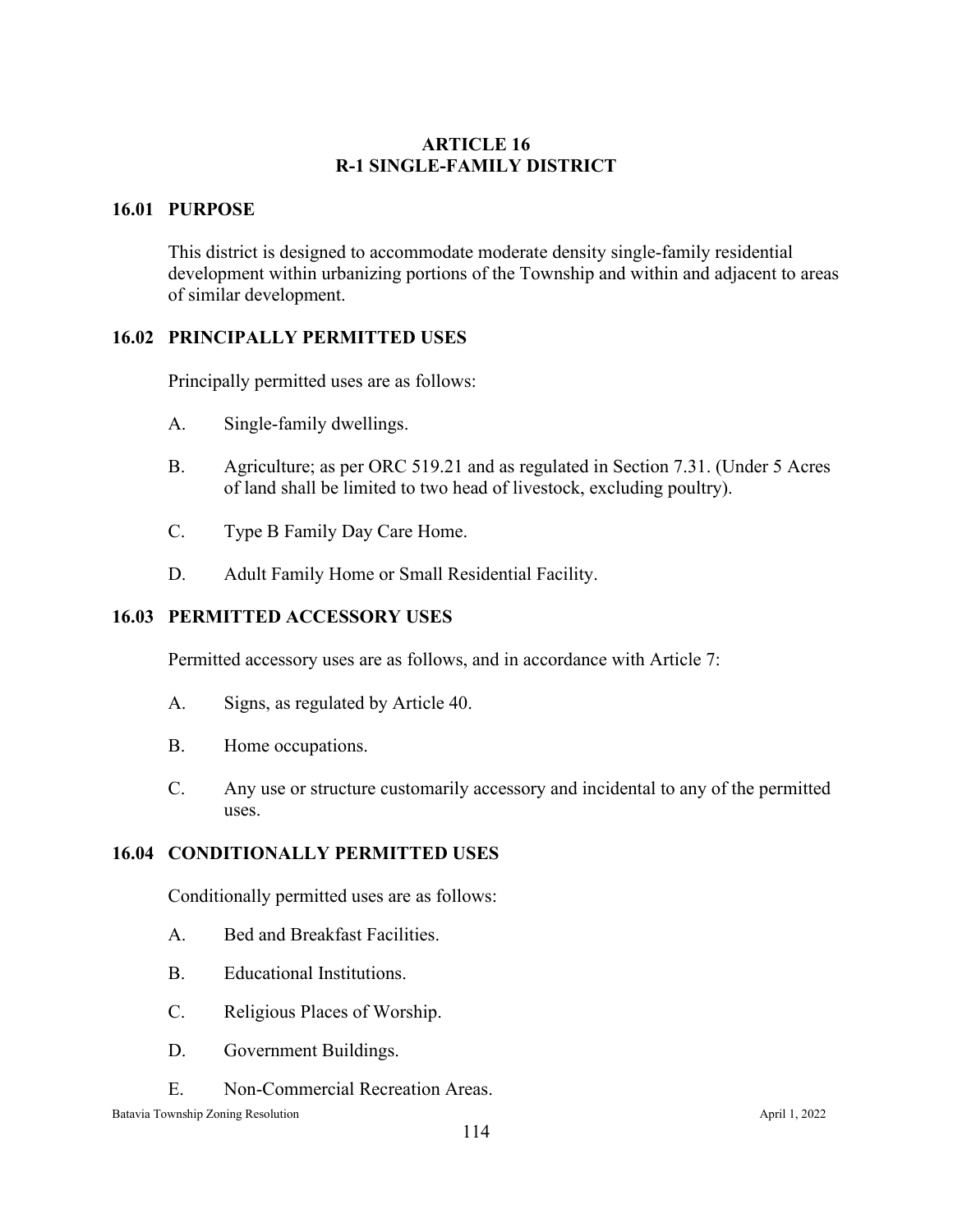- F. Secondary Dwelling Units; as regulated in Article 7.
- G. Wireless Telecommunications Towers; as regulated in Section 7.12.
- H. Outdoor Stoves or Furnaces on lots three (3) acres or less; as regulated in Section 7.28.
- I. Small Wind Energy Conservation Systems on lots three (3) acres or less; as regulated in Section 7.29.

## **16.05 MINIMUM LOT AREA AND WIDTH**

The minimum lot area and width for properties in the R-1 Single-family District shall be as follows:

- A. Single-family dwellings shall have a minimum lot area of 20,000 square feet and a width of not less than 100 feet at the building setback line.
- B. Other uses shall have a minimum lot area of 1 acre and a width of not less than 100 feet at the building setback line.

#### **16.06 MINIMUM FRONT YARD SETBACK**

The minimum front yard setback for properties in the R-1 Single-family District shall be 50 feet.

## **16.07 MINIMUM SIDE YARD SETBACK**

The minimum side yard setback for properties in the R-1 Single-family District shall be 10 feet with a minimum total side yard setback of 40 feet.

# **16.08 MINIMUM REAR YARD SETBACK**

The minimum rear yard setback for properties in the R-1 Single-family District shall be 40 feet.

## **16.09 MAXIMUM HEIGHT REGULATIONS**

The maximum height regulations for properties in the R-1 Single-family District shall be as follows:

A. No principal structure shall exceed 40 feet in height.